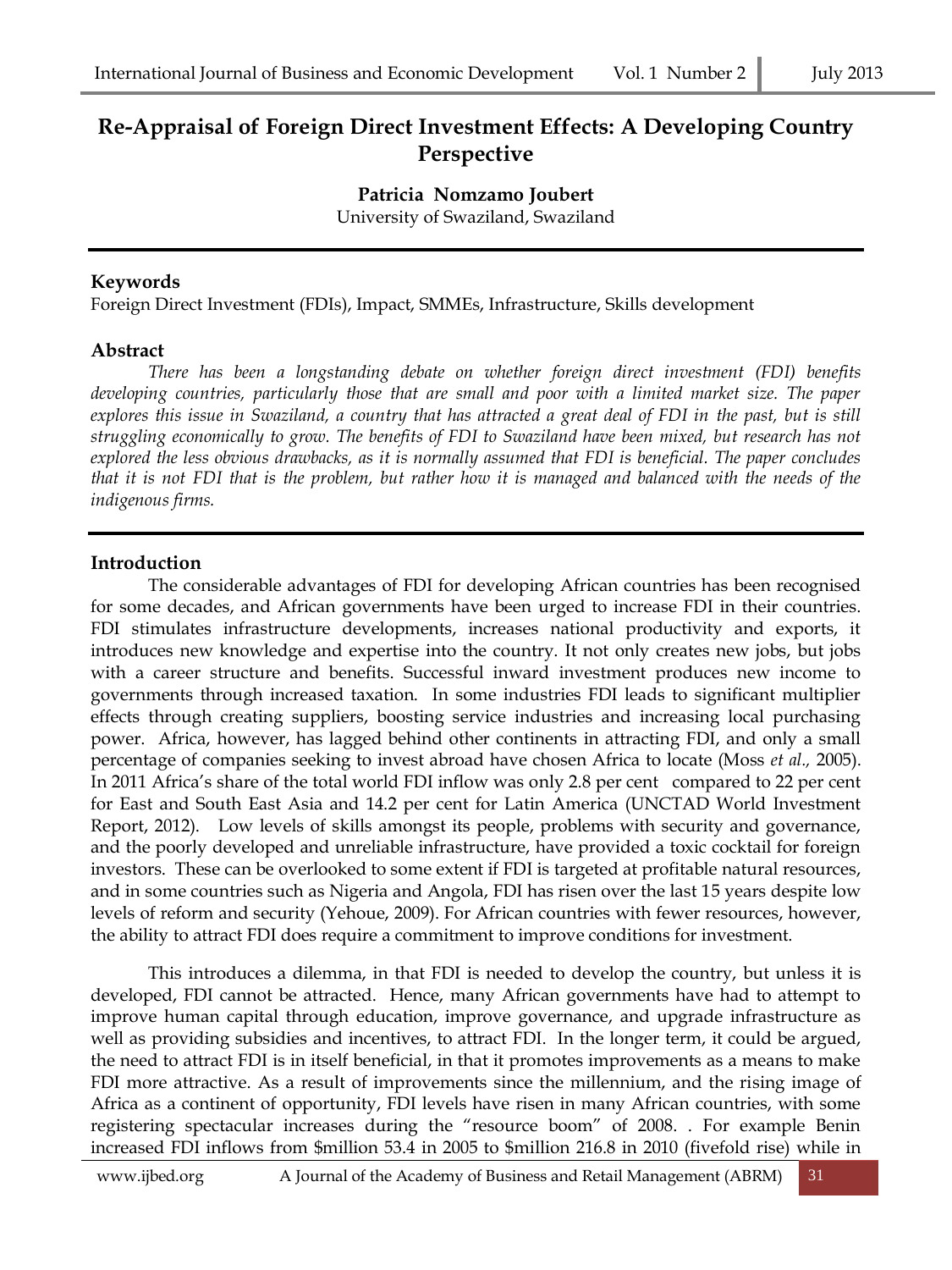Niger it rose from \$million 30.3 to 946.9 (UNCTAD, FDI Statistics, 2011). This rise is likely to continue in the longer term, despite the fact that the Global recession has slowed down FDI inflows since 2008 in many African countries (UNCTAD, 2012).

Most of the literature on FDI in Africa has thus assumed that FDI is mainly a good thing, and should be encouraged. At a more theoretical level there has been an on going debate on the determinants of FDI, and how a better knowledge of these will help governments target and compete for FDI more effectively. There has in contrast been less emphasis placed on researching how effective FDI actually has been in developing African countries. Critics of FDI in Africa have tended to take a macro view, that it is a form of "resource imperialism", in which greedy foreign companies take advantage of poor African countries to derive raw materials and commodities cheaply, and in so doing suppress the ability of people to add value to the raw products within their own countries. The more micro effects on people have been less well studied.

There is some evidence that small countries are particularly sensitive to the effects of FDI. If one assumes that FDI is beneficial, and needs to be attracted in quantity, then small countries are less likely to attract it, as they lack market size, a primary factor in the ability of a country to attract FDI (Musuku and Dlamini, 2009). If they do attract FDI, then the impact on the economy is likely to be proportionally greater than in a large economy, and any detrimental or beneficial effects are likely to be magnified. These effects are likely to be dramatic if there is a sudden outflow of FDI from the country.

It is in this context that Swaziland provides an interesting setting for examining the effects of FDI. Swaziland is a small landlocked country with a total area of about 17,000 square kilometers just about the size of Wales, and with a population of about 1 million people. In the 1970s to 1990s it succeeded in attracting significant levels of FDI as a result of multinational companies using Swaziland as a base to trade with South Africa, at a time when direct trade with South Africa was highly restricted due to sanctions against the Apartheid regime. This led to significant improvements in the infrastructure and human capital of the country. Since the mid 1990s, however, FDI has suffered as direct trade with South Africa resumed, bypassing Swaziland, and the political situation in Mozambique improved. Many companies have left Swaziland and relocated directly to South Africa and/or Mozambique. This shortfall was made up since the 1990s by attracting FDI in textiles, a consequence of the AGOA treaty with the United States that gave preferential treatment to goods manufactured in African countries (Madonsela, 2006). Further factors that contributed to the slight improvement of 2010 are growth in the agricultural, retail and transport and communications sectors coupled with improved performance by South Africa, the market for more than half of Swaziland's exports. However, growth in foreign direct investment continues to be low with stiff regional competition.

Even the preferential treatment through AGOA is coming to an end in 2015, and the overall prognosis for continuing levels of FDI is uncertain, and registering a long term decline and weak performance (Masuku and Dlamini, 2009). A substantial number of textile industries have already closed down. Thus to date, Swaziland's economic situation remains precarious, mainly due to significantly reduced Customs Union revenue and the economic melt down, resulting in a liquidity crisis that is expected to continue for considerably longer than the previously anticipated 12 months. Forecasts indicate GDP growth of 2% for 2010, showing a marginal improvement over growth of 1.2% in 2009. However, the GDP is expected to decline in 2011/12 with, among other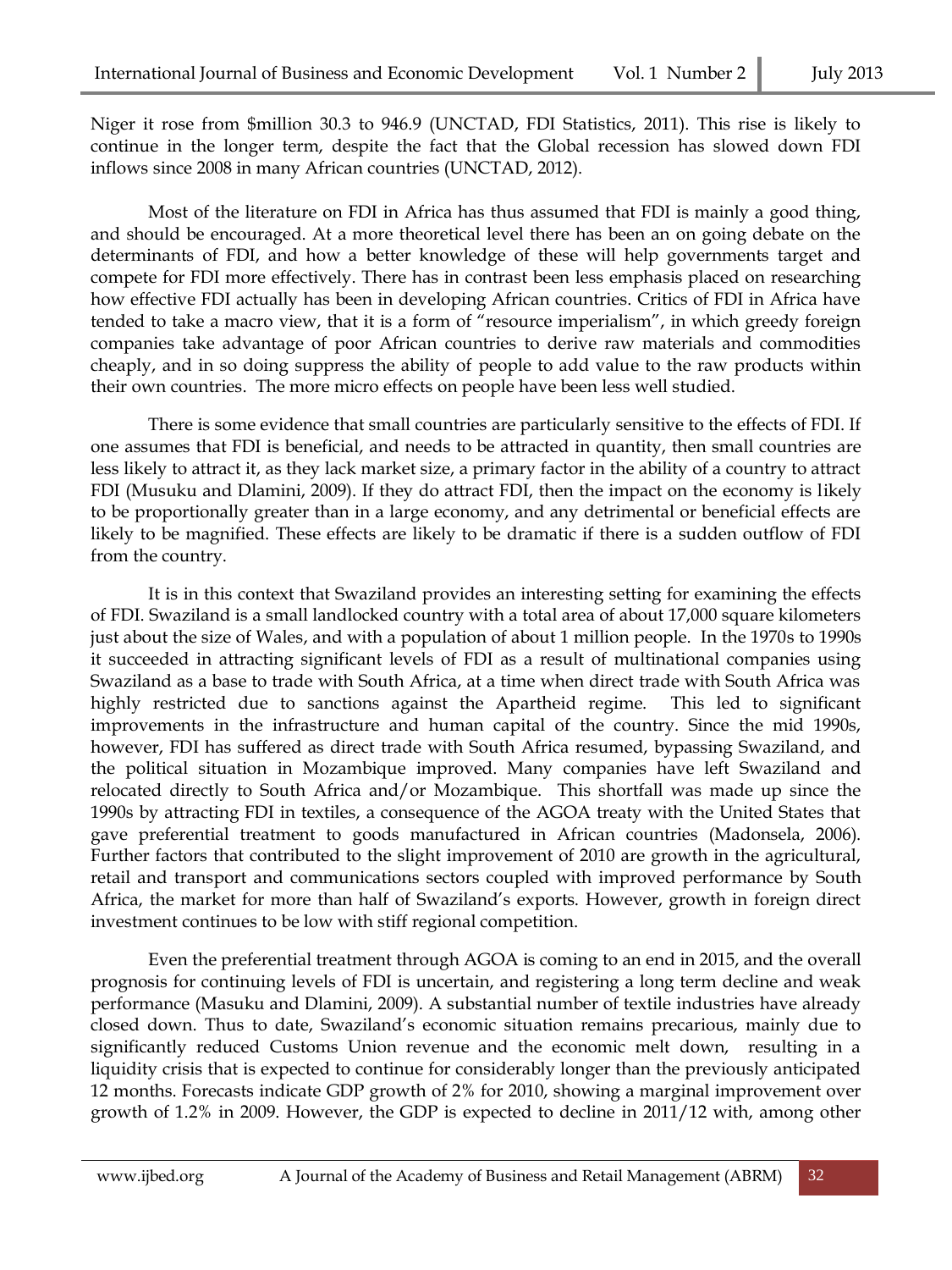factors, forced reduced government expenditure impacting across the board (Ministry of Commerce, Industry and Trade, Swaziland Business Year book, 2012).

Although FDI continues to be attracted, the source of FDI has tended to rely increasingly on inflows from South Africa rather than from non African countries ((Ministry of Economic Planning, Swaziland Economic Outlook, 2010). How far has Swaziland benefited in the longer term from FDI has yet to be resolved? This paper contributes to this debate by exploring how far FDI has been beneficial, particularly in terms of its effects on indigenous competitiveness, entrepreneurial attitudes, and the ability to compete.

### **Theoretical Issues**

Foreign Direct Investment (FDI) has been defined in a number of ways, but in this paper the definition advocated by Masuku and Dlamini (2009:178) is adopted, that FDI is "Foreign Direct Investment (FDI) is defined as international interest in which a resident in one country obtains a lasting interest in an enterprise resident in another country. It is a situation where a foreign country creates a subsidiary to provide goods and services (Makola, 2003)" As stated earlier, the effect of FDI on a host country has attracted considerable attention from researchers in the past, but the research findings have been inconclusive and divergent, and even conflicting. The assumption that it is beneficial as predicted by economic theory, has been driving policy makers to encourage it, but the conflicting empirical results have led some researchers to question its overall impact. A fundamental question is whether "these countries are foolishly pursuing an ephemeral fad?" (Lipsey and Sjoholm, 2005:23).

The benefits of FDI are summarised by the OECD as leading to technology spillovers, transfer of knowledge, the improvement of human capital, leads to international trade integration, creates a more competitive business environment, enhances enterprise development, creates jobs, and alleviates poverty. It can also lead to more indirect social improvements such as cleaner and more regulated business practices, better governance and social responsibility (OECD:2002:Overview). There are also benefits from increases in corporate tax revenues, though this will depend on how far this is reduced by Governments offering tax incentives and subsidies.

The more specific benefits to African countries have been researched by Moss et al. (2005) in a survey of FDI firms in East African countries. Their survey data reveals that foreign firms:

- Are larger than local firms;
- Have much greater production and productivity;
- Added value per worker is significantly higher;
- Possess greater management skills and experience;
- Are twice as likely to have a formal training programme for their employees investment in training shows significant production gains in manufacturing;
- Export more and import less;
- Are more connected to global markets;
- Are much more likely to have improved infrastructure;
- Are better capitalised to improve deficiencies;
- Are much more likely to provide health and other benefits in the form of social services.

These authors argue that African leaders in the past have been hostile to FDI, bringing in many impediments to foreign investors. However, the negative attitude has since changed as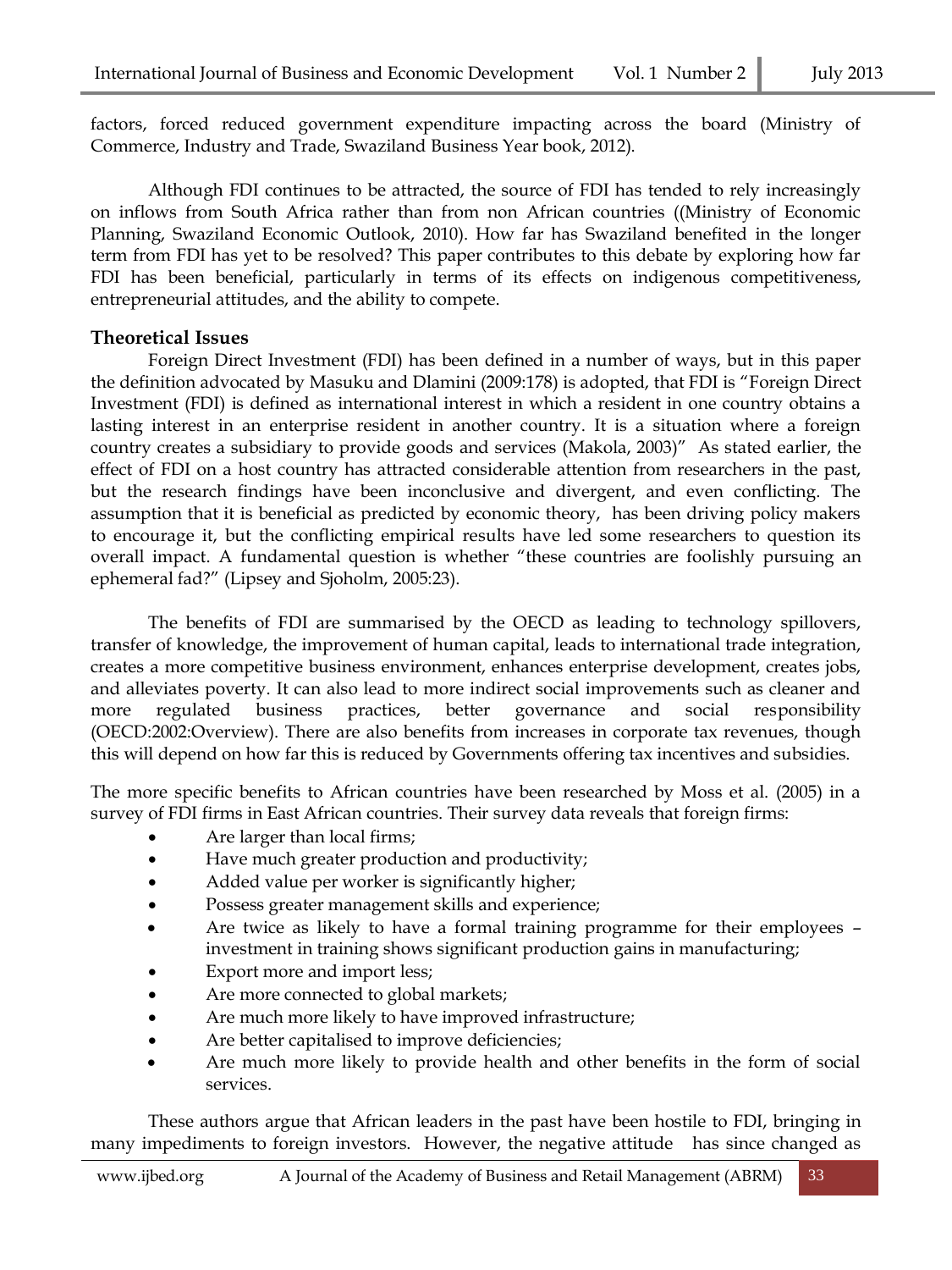most African countries now compete on investor' attraction and as such they continue to search for better ways to create a conducive environment for investors (Joubert: 2008). A number of factors have contributed to this change among which are the slow pace of economic development, need for greater competitiveness in the global market, Financial crisis of 2008-2009 and economic melt down, Need for investment diversification exacerbated by the diminishing benefits of highly specialised Asian textile industries whose settlement into Africa were on the main to take advantage of the Preferential Status within the AGOA. Most African leaders as a result of these factors have embarked on poverty reduction strategies, improved economic policies that include stringent Fiscal adjustment programmes and Investment attraction programmes, particularly FDI's.

The benefits of FDI, the OECD Report (2002) emphasises, are conditional on the appropriateness of host country policies, and the basic level of development. In the absence of these the effects of FDI can be detrimental. There is some evidence that while many of the benefits of FDI are real for countries that are already wealthy, their overall value in enhancing economic growth are less clear in developing countries where meeting the conditions even halfway is farfetched because of immense challenges faced by the African continent. Expressing this view, Foster and Briceno-Garmendia (2010), argued that in almost every country, the lack of physical infrastructure is a constraint to growth and poverty reduction. Not only is infrastructure lacking, it is also significantly more expensive than elsewhere in the developing world. Average electricity costs of US\$0.18 per kilowatt hour are about double the cost in other developing countries. Infrastructure gaps are largely by far in energy with citizens in 30 of the 47 countries in sub-Saharan Africa facing regular power shortages and service interruptions.

Thus many empirical studies situated in developing countries have failed to find beneficial spill-overs from FDI, and that country specific factors are so important that it is impossible to generalise (Lipsey and Sjoholm, 2005). These authors point out that by increasing efficiency of production, less efficient indigenously owned firms are unable to compete, hence their performance is adversely affected by the presence of FDIs. The power of foreign companies often leads to concessions by governments in improving the business environment (through regulation and incentive policies) that unfairly favour foreign companies at the expense of local ones (particularly sensitive when it comes to government procurement). The practice of foreign firms in providing social and other services to their workers creates local resentments, and inhibits the development of such services locally as Governments assume the foreign firms are providing them. This is also true for infrastructure developments, where Government concentrates on making sure that it is the foreign companies that have priority in developing the nature and distribution of infrastructure. For example many local firms have to put up with serious load shedding of electricity, whilst large multinationals are not affected.

The overall impact on human resource development is perhaps one of the most contentious issues. Whilst it is true that foreign firms have their own training, and stimulate the improvement in further education to provide a skilled pool of labour for incoming firms, the usefulness of such education and training once the firms leave becomes a contentious issue. There are also wider implications, in that the presence of foreign firms offering steady well paid jobs denies trained workers to local firms, and sets up levels of career expectations that cannot be met for more than a small section of the population. In aspiring for secure employment, the entrepreneurial spirit and ambition can be significantly reduced.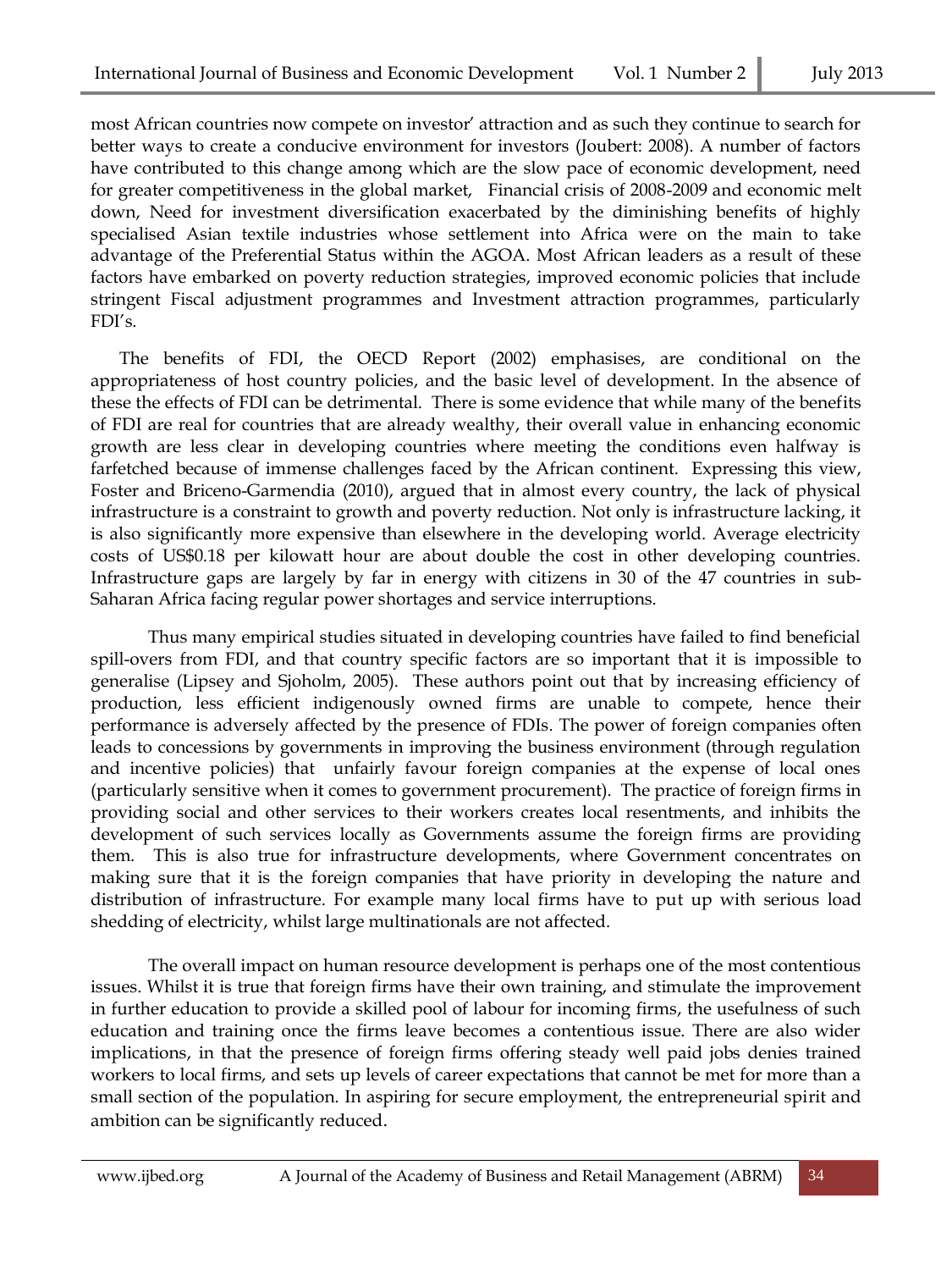### **Methodology**

Following a review of FDI trends in Swaziland from secondary sources, an exploratory approach is taken based on an analysis of secondary sources, and interviews of personnel of key government departments, parastatals, and educational institutions. The interviews were complemented with in-depth focus group discussions. The study was conducted over two intervals in 2008 to investigate the challenges in attraction of inward investment; and in 2010-2011 focus group discussions were conducted specifically to investigate the problems of small enterprise and entrepreneurship development in Swaziland emanating from Swaziland Approach to Inward investment attraction and retention.

Secondary sources were used to evaluate policy dimensions and processes of investment attraction and retention. The information was also useful in gaps identification and in identifying constructs to be evaluated. For primary information, the researcher used a purposive sample of 220 participants out of 467 list of investors were selected according to their level of involvement in or influence on inward investment attraction. These included the Federation of Swaziland employers and Chamber of Commerce, SIPA, UN Agencies and various countries representatives in Swaziland (Mozambique, Francaise Alliance, United nations Development Programme, Chinese, South African), specific investors who have already invested in Swaziland, Other relevant government departments (Ministry of economic Planning; Ministry of enterprise and employment, the Ministry of Health, Ministry of Home Afirs and some few Interest groups.

The data on the List of Investors was extracted form a Database most of whom are concentrated in the major city centers except for those engaged in Agro-manufacturing and processing like Illovo, Swaziland Royal Sugar Corporation, Tabankulu estate and Tambuti. On the main, the investors are involved in agriculture and processing; services, and manufacturing and retailing. The findings on challenges and prospects of doing business in Swaziland led the researcher to evaluate further the effects on Small, Micro and Medium Enterprises (SMMEs); hence the approach was on the main evaluative. For SMMEs analysis, a series of focus group discussion were held in 2010-2011 involving five groups of 30 participants in each group. One group involved Business Development Support (BDS) providers to SMMEs.

# **Discussion of Results**

The economy of Swaziland is characterized by low private sector investment, high Government spending (at 18% of GDP, being the highest in sub-Saharan Africa), and has a weak investment climate. The 2010/11 financial year was the most challenging due to the dependence of the country's economy on the expansion of the Government and Government's dependence on revenue from SACU receipts that have since shrunk. The deficit rose to around 13% by the end of the year, 2011 (Swaziland Minister of Finance: Budget Speech, 2011). Being a small country makes Swaziland especially sensitive to FDI inflows. The pattern revealed by Table 1 is one of volatility, with periods when FDI inflows have been considerable (though very small compared to those of larger countries), and other periods when they have been low, and even negative. In the early 1980s, FDI was not a priority of Government policy, with a newly independent nation to consolidate. However with the tightening squeeze on South Africa, and an increasing openness to attract FDI, the flow of FDI increased substantially up to 1995. With South African liberation, many companies relocated in the mid and late 1990s. This shortfall was addressed by the attraction of new companies through AGOA, and the opening up of new land for sugar and other agricultural commodities. The decline of the AGOA effect is seen in the 2003 to 2005 period, but has since been partially addressed by a much more vigorous policy of attracting FDI (Swaziland Review, 2010).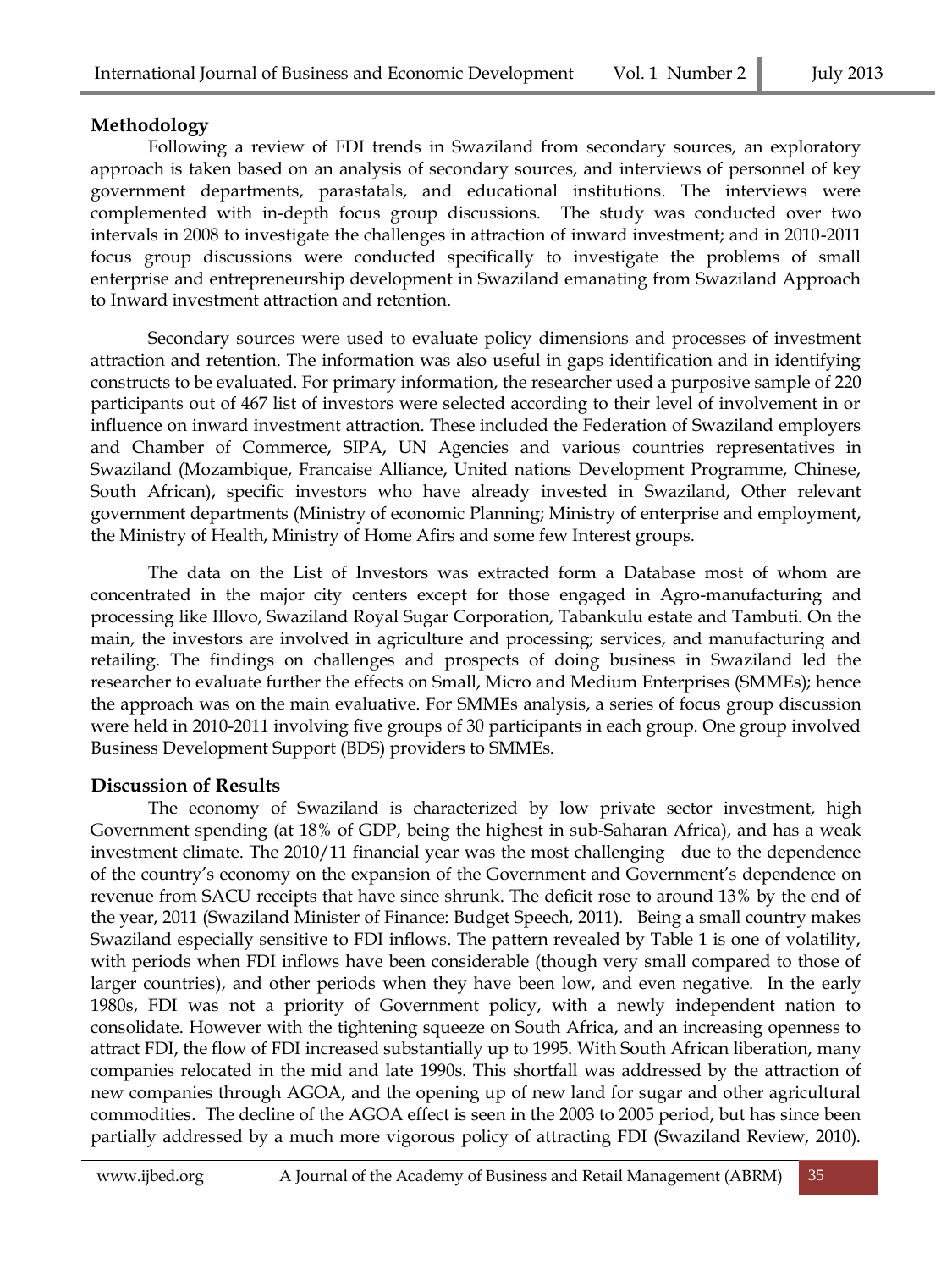The policy formation are accompanied by other initiatives such as the establishment of Swaziland Investment Promotion Authority (SIPA), the Swaziland Investor Roadmap (2005), A Cabinet Sub-Committee on Investment (2009), Investment Policy (2010), an updated Companies Act (2010), an Investment Consultative Forum (2010) and a Competition Act (2007). These measures seem to encounter insurmountable implementation bottlenecks. Their ability to yield tangible impact in improving the investment climate is yet to be proven. Consequences of a weak investment climate include cumbersome bureaucracy and corruption, a high cost business environment and underexploitation of the country's economic potential (Swaziland Economic Recovery Strategy, 2011).

The domestic investment landscape is characterized by a large number of SMEs and a few large scale enterprises (ERS, 2011). Unfortunately data on SMEs remains scanty as the bulk of them operate outside the formal sector. The last national survey conducted in 2003 (Kobla Quashie SMMEs Survey), found 70,000 SMEs employing 140,000 people. A high dependency on of indigenous firms (domestic investors) on the Public Sector as a market destination has placed several businesses in a financially precarious position. Constrained by the fiscal challenge, the Government has been forced to reduce public procurement and enacted reforms to streamline procurement policies as part of the Fiscal Adjustment Road Map (FAR). Negative sentiments and expectations resulting from the current economic outlook have reduced consumer spending, worsening business performance (Joubert and Dlamini: 2012).

| 1982 | $-13.6$ | 1997 | $-15.3$ |
|------|---------|------|---------|
| 1983 | $-5.7$  | 1998 | 152.7   |
| 1984 | 5.0     | 1999 | 98.3    |
| 1985 | 11.6    | 2000 | 90.7    |
| 1986 | 31.1    | 2001 | 29.3    |
| 1987 | 56.3    | 2002 | 92.1    |
| 1988 | 50.6    | 2003 | $-60.9$ |
| 1989 | 67.2    | 2004 | 69.6    |
| 1990 | 30.1    | 2005 | $-45.9$ |
| 1991 | 82.1    | 2006 | 121.0   |
| 1992 | 87.3    | 2007 | 37.5    |
| 1993 | 71.9    | 2008 | 105.7   |
| 1994 | 63.2    | 2009 | 65.7    |
| 1995 | 51.8    | 2010 | 135.6   |
| 1996 | 21.7    |      |         |

An indication of FDIs inflows is as illustrated below.

#### *Source: World Bank Data Bank 2006 – data.worldbank.org* **Table 1: FDI Inflows into Swaziland (\$US Millions)**

The early phases of FDI inflow were manufacturing companies, many from outside Africa. They would not normally have located in Swaziland, if it was not a means to overcome trade sanctions with South Africa. When they arrived they found a labour-force that was inadequately trained for their needs. Many of the colleges of further education in Swaziland were established with the aim of creating a skilled labour force for the newly located companies, to supplement and even host internal training programmes. This form of education and training based on technical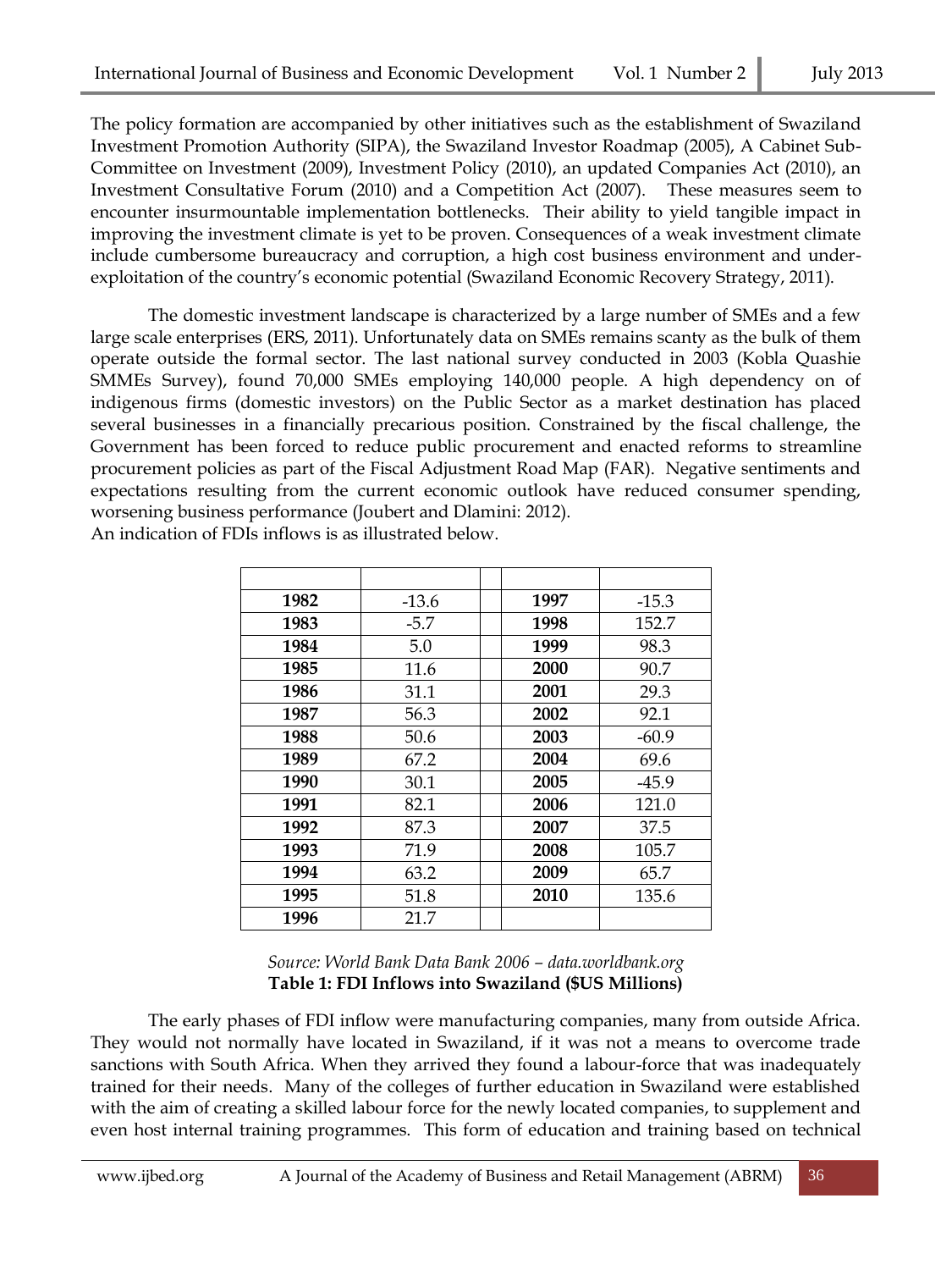skills and apprenticeships, in collaboration with foreign firms, was highly successful in plugging the skills gap. The foreign firms created new jobs, stimulated technology transfer, helped local technical colleges improve their facilities, and provided a pool of secure employment. All these were seen as substantial benefits. Furthermore, government built massive factories/warehouses as part of its infrastructural support and improvements to attract FDIs, which have become what is termed "wild elephants". Government is now struggling to maintain them and has so far not decided on how to put them into effective use as most of the companies have relocated.

The technical colleges have continued to produce a consistent stream of technically- able graduates, but they have not been able to get the jobs. The technical training, provided is traditional, emphasising the importance of learning best practice, often in a mechanical way. The students are discouraged from being enterprising, and from being taught adaptation and self reliance. The problem now faced, as the Principals of several establishments emphasised, is a dispirited youth with no entrepreneurial spirit. One Principal contrasted, …"*with the entrepreneurial spirit of visiting Mozambique workers, who are willing to take on any problem, and learn new skills as needed to do the job, the local Swazi skilled workers are reluctant to take on casual jobs, and mostly become unemployed*". The foreign companies are no longer there to employ them, but their legacy remains.

Additionally, the inflow of so many large foreign firms also introduced foreign attitudes to labour relations, particularly those associated with unionisation and organised negotiation. The foreign firms that have relocated have left behind a legacy of a union mentality that smaller local companies have difficulty managing, and which arguably may be inhibiting their growth.

Finally, the stifling effect of the large foreign firms is perhaps reflected in the poor development of indigenous Swazi medium sized companies compared to other areas of Africa. Although accurate statistical information is not available, it is generally recognizable that a significant proportion of Swazi businesses are dependent on the Government as a market for their products and services. These are the businesses that have been the first to visibly bear the effect of big businesses closures and that of restructuring of government procurement system and fiscal crunch.

Those indigenous firms that developed as suppliers to foreign firms in the 1990s have had a hard time surviving and growing once they left. Most of the larger medium sized companies that can be identified involve South African entrepreneurs who are more equipped to see opportunities, and have the capital and expertise to exploit them, whilst on the contrary Swazi SMMEs are on the main termed as "*tender entrepreneurs*" arising from the view that they were formed mainly to take advantage of government tenders. When there were reforms in the tendering process for greater corporate governance, most have had to struggle as most got tenders through special connections. Others benefited from the FDIs in construction and services industries who were encouraged to team up with locals for capacity building. When the economic and financial crisis heightened in 2009-2010, most shutdown their businesses leaving the SMMEs vulnerable and unable to survive.

Due to the small size of the country and a large proportion of small businesses, the indirect and multiplier effects of the crisis rapidly permeate to all spheres of the economy, such as the suppliers, employees and other markets of those businesses. Low levels of employment (70%) (Swaziland Yearbook: 2011) and investment (as reflected by low domestic savings (8%)) (IMF Survey: 2010) and stagnant FDI, has reduced even further, reaching critical levels, aggravating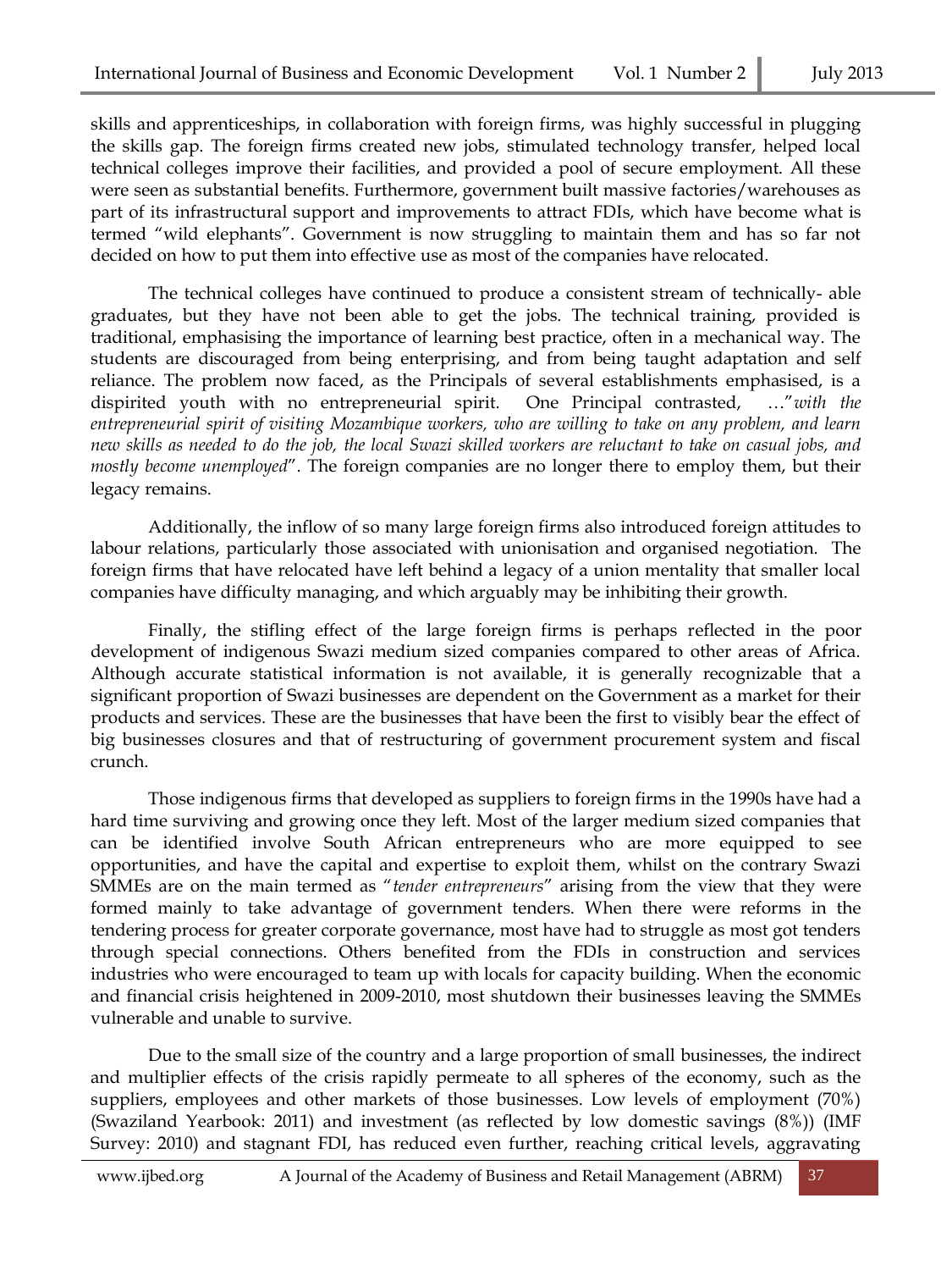economic crisis. Disposable incomes declined phenomenally, resulting in the proverbial vicious cycle of poverty. On the other hand, a rigorous tax enforcement regime has been initiated, whilst Government investment into capital projects and other operations has declined due to low levels of liquidity, worsening the indigenous firms' business status.

Another important aspect of Swaziland is that the past practice of Swazi Governments to attract large inward investors by granting them a monopoly has also had an important effect on dampening indigenous enterprise in Swaziland. A notable example is the granting MTN the sole rights to delivering telecommunication services in Swaziland. Their website appears to show considerable benefits to the country:

*MTN Swaziland LTD is a subsidiary of the MTN Group, Africa's leading cellular telecommunications company, and started operating in September 1998. MTN Swaziland is the only mobile telecommunications company in the country.*

*MTN partnered with the Swaziland Post and Telecommunications Corporation (SPTC) in July 1998, and two months later, during the Swazi Independence Day celebrations, King Mswati III made the first cellular call in the country. By December 1998, MTN Swaziland was commercially operational.*

*In 1999, MTN launched an E4 million voicemail system, which met the 12 month coverage obligation nine months ahead of schedule. By February 2002, the company increased coverage to 75% and launched SMS services in the same year, earning the company 71 million Emalangeni in Revenue.*

*The success of the company has since continued with additional products and services now available to customers. Such products included the launch of Fax Mail in March 2003, an SMS information service, Virtual Recharge and Call Back services. In 2006, MTN launched 'Access 90', a product that gave subscribers up to 90 days' free access.*

*On 30 June 2008, MTN Swaziland recorded an impressive 457,000 strong subscriber base, which is approximately half of the Swazi population" (Cooperate Communications, Http:// [www.mtn.sz\)](http://www.mtn.sz/)*

Compare this with Kenya and Uganda, for example, which have no monopoly, and which have witnessed a proliferation of telecommunication providers. The competition between them has led to consumers benefiting with prices much lower than those Swazis have to pay, with superior internet services, and with much speedier development of modern forms of 3 and 4 G telecommunication standards. The explosion of enterprising mobile phone applications by Kenyan and Ugandan entrepreneurs have not materialised in Swaziland. The effect of MTN has been to create a more expensive business environment than necessary, and to dampen enterprise development in the country. As a share of GDP, FDI inflows into Swaziland have declined from 3.3% in 2000-2004 to an average of 1.5% in 2005 to 2009 (Private Sector Development Strategy, 2011). Low rate of FDI has contributed to the sluggish growth of the economy and the growing reliance on the public sector. The reasons for low FDI include poor competitiveness of the country in the region in providing an attractive investment climate. Swaziland continues to regress in its ranking of the Ease of Doing Business Index from 126 out of 183 countries in 2010 (Private Sector Development Strategy, 2011) to 124 in 2011. If falls behind its Southern African counterparts RSA (35), Botswana (54) and Namibia (78). World Bank Report, 2012 (**[www.easeofdoingbusiness.org/rankings\)](http://www.easeofdoingbusiness.org/rankings).** For an example, Starting a business, or company, in Swaziland takes approximately 61 days as compared to about 46 days for the Sub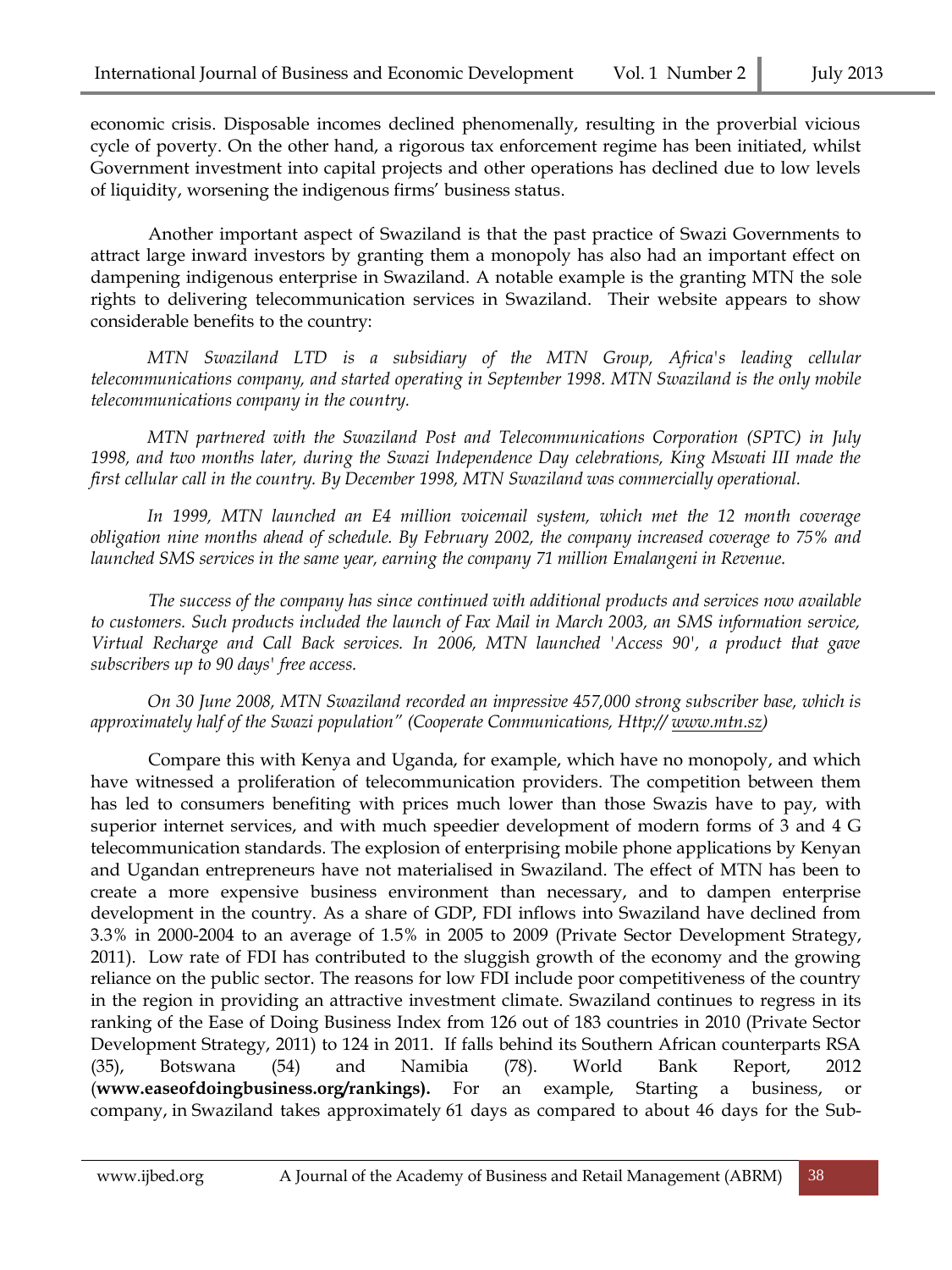Saharan Africa region (Afribiz, Dec. 2010, www.afribiz.info/cintents/starting-registering-abusiness-in-swaziland).

Thus as also earlier noted, the infrastructural support that includes energy, telecommunication services is very expensive in most African countries including Swaziland. On the main, these countries do not feature positively but are on the least in terms of Doing Business Index, a factor that to a great extent militate against attraction of most needed FDIs, particularly in a small country like Swaziland. FDIs' attraction if supported by appropriate policies may also fuel the growth of indigenous firms. Should then such countries pursue other forms of investment attraction that for instance pursued by smaller countries like Luxembourg in Europe and become a tax heaven? If so, what would be the challenges and constraints for pursuing such options? These are questions for future research.

#### **Conclusions**

This paper has shown that although usually, inward attraction of FDIs is generally perceived to be beneficial, this may have disastrous effects on indigenous firms if not properly managed to align inward investment polices to the country's contextual variables. A case in point is that of Swaziland, whereby the country's economy is currently in crisis as a result of the adverse influences that have already been highlighted, with particular emphasis on indigenous firms, leading to a vicious circle of economic meltdown and heightening of poverty. The current policies assume that benefits are much greater than the drawbacks, and focus on how to make the country more friendly and receptive to FDI (Masuku and Dlamini, 2009; Swaziland Economic Outlook, 2010). However, an uncritical faith in FDI as a solution to structural economic problems can be counterproductive, and may encourage FDI at the expense of indigenous growth. In Swaziland, FDI is volatile and short -term advantages of FDI can rebound if companies leave in significant numbers. The local regional effects can be particularly severe where the skills and services which the companies provided are no longer sustainable or relevant.

While new FDI can, at a national level, compensate for that which relocates, there is no straightforward substitution at the local level. How far is the lack of a national entrepreneurial spirit in Swaziland and the low numbers of indigenous growth-oriented medium sized companies, a reflection of putting too much emphasis on FDI? Finally the paper shows How FDI is attracted is also important in determining how beneficial it is likely to be. The awarding of monopolies to foreign companies, it was argued, has been especially detrimental in the short term.

#### **Directions for further research**

There is a need for more research on the longer term structural effects of FDI, particularly on its effect on indigenous enterprises and indigenous led economic growth. As Loungani and Razin (2001:1) state, "*Although there is substantial evidence that such investment benefits host countries, they should assess its potential impact carefully and realistically".* 

#### **References**

Afribiz, December, 2010, www.afribiz.info/cintents/starting-registering-a-business-in-swaziland. Corporate Communications, http:// [www.mtn.sz,](http://www.mtn.sz/) Accessed 16/10/2012.

- Feldstein, M. 2000, "Aspects of Global Economic Integration: *Outlook for the Future,*" NBER Working Paper No. 7899 (Cambridge, Massachusetts: National Bureau of Economic Research).
- Foster V. and Briceno-Garmendia C. (2010) Eds. *Africa Infrastructure: A Time for Transformation*. Washington DC, Agence Francaise De Development and the World- Bank.